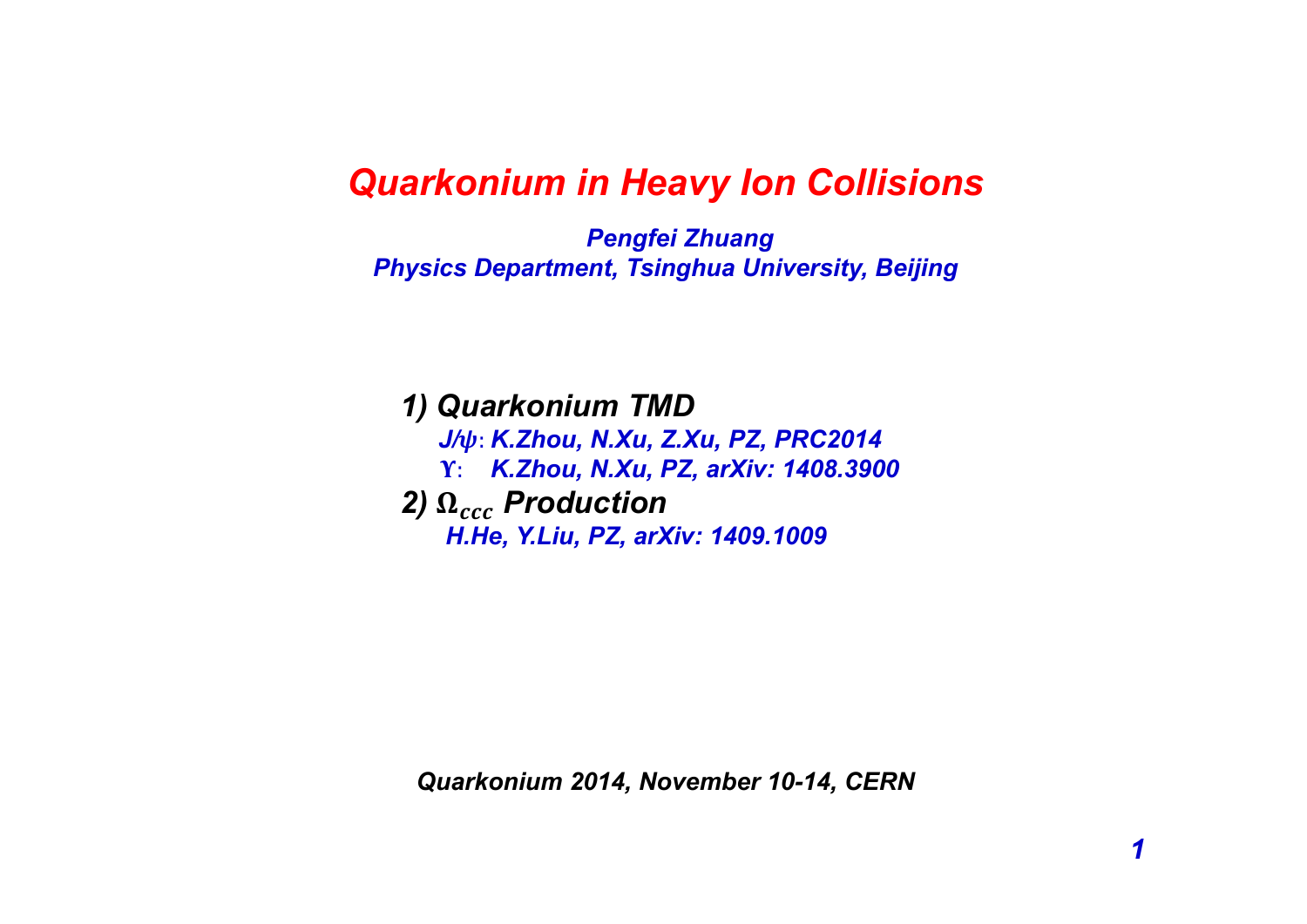# *Cold and Hot Nuclear Matter Effects*



*CNM: see for instance, R.Vogt, 1999 Dissociation: Matsui and Satz, 1986 Regeneration: see for instance PBM 2000, Thews 2001, Rapp 2001*

 $\overline{2}$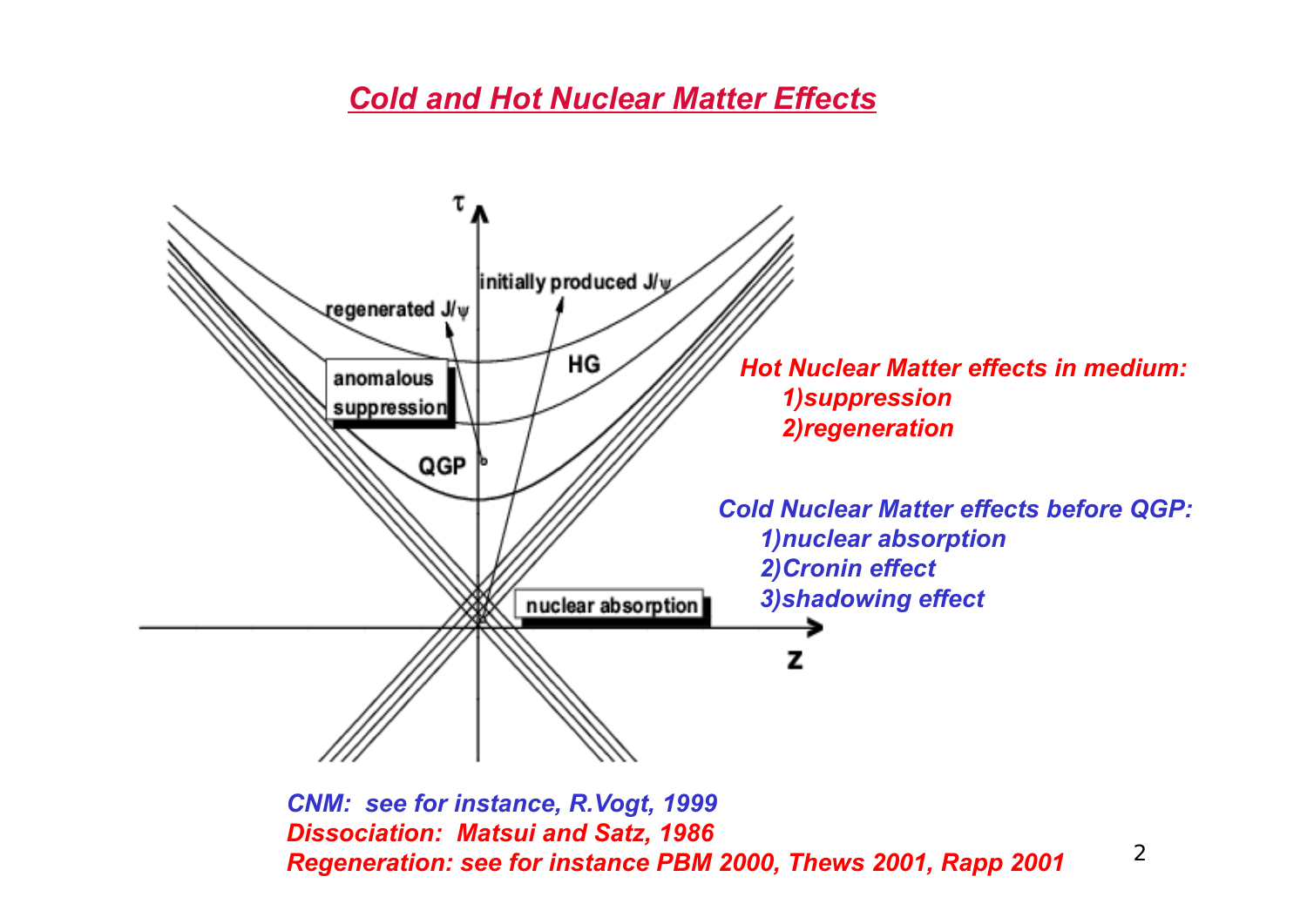# *Quarkonium TMD*

*The transverse motion is dynamically created during the evolution of the system, it should be more sensitive to the nature of the fireball.*

 $f_{\Psi} = f_{\Psi}^{ini} + f_{\Psi}^{reg}$ *Initially produced quarkonia: 1)Cronin effect leads to a p<sub>t</sub> broadening, 2)High pt part is less suppressed.*

*Regenerated quarkonia: produced in the later stage and carry low*  $p_t$  *.* 



*Conclusion: Quarkonium TMD can signal the regeneration (medium properties) !*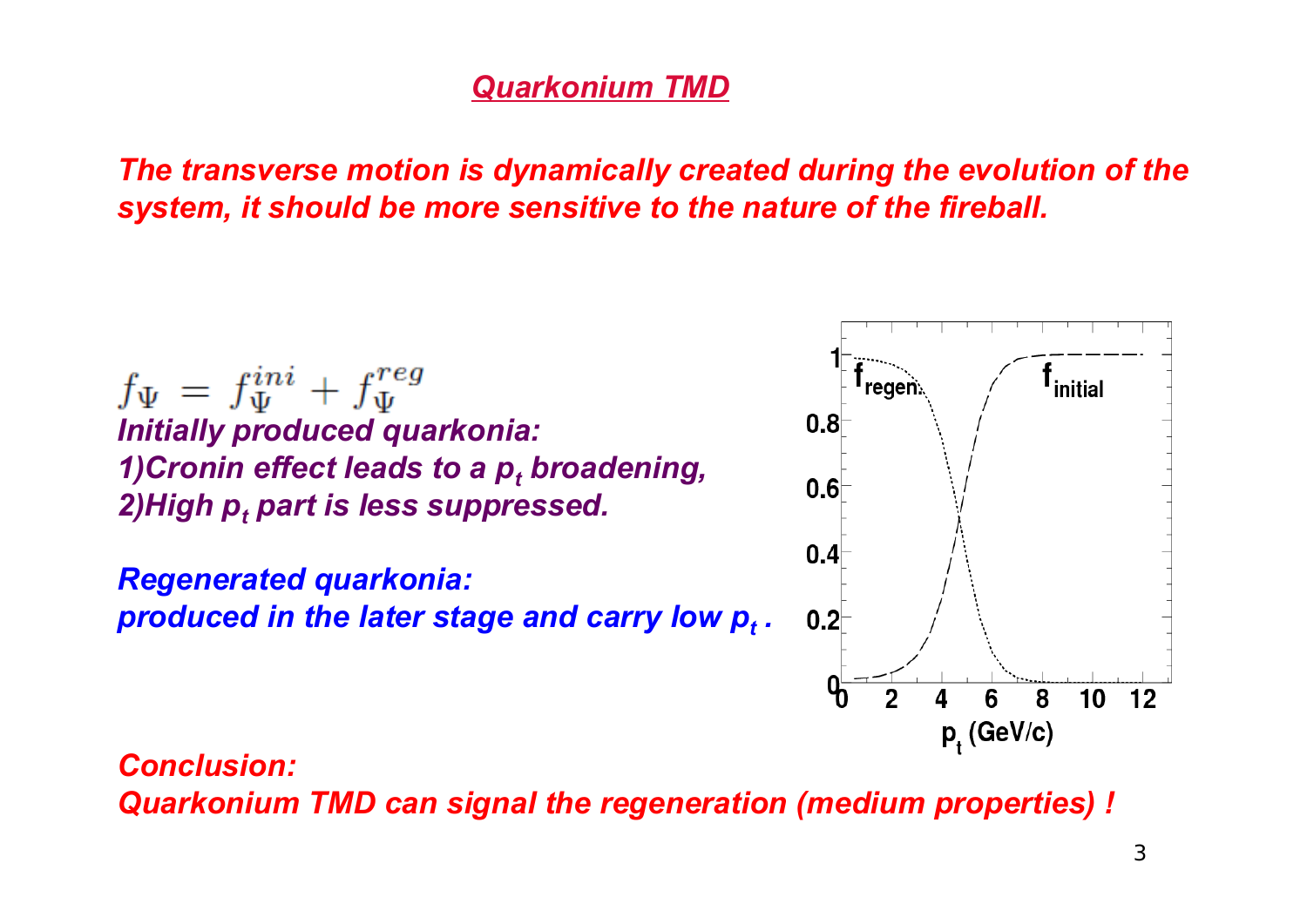### **A Dynamic Transport Approach for Quarkonium Motion** Tsinghua Group + Nu XU (LBNL) 2006-

**QGP** evolution

$$
\partial_{\mu}T^{\mu\nu} = 0, \quad \partial_{\mu}n^{\mu} = 0 \quad \text{if a color equation of state}
$$

● quarkonium motion  $(\Psi = J/\psi, \psi', \chi_c)$   $\frac{\sigma(T)}{\sigma(0)} = \frac{\langle r^2 \rangle(T)}{\langle r^2 \rangle(0)}$ 

$$
\partial f_{\Psi}/\partial \tau + \mathbf{v}_{\Psi} \cdot \nabla f_{\Psi} = -\alpha_{\Psi} f_{\Psi} + \beta_{\Psi}.
$$

gluon dissociation cross section controlled by OPE and potential model

$$
\alpha_{\Psi}(\mathbf{p}_t, \mathbf{x}_t, \tau | \mathbf{b}) = \frac{1}{2E_{\Psi}} \int \frac{d^3 \mathbf{p}_g}{(2\pi)^3 2E_g} W_{g\Psi}^{c\overline{c}}(s) f_g(\mathbf{p}_g, \mathbf{x}_t, \tau) \Theta(T(\mathbf{x}_t, \tau | \mathbf{b}) - T_c),
$$
  
\n
$$
\beta_{\Psi}(\mathbf{p}_t, \mathbf{x}_t, \tau | \mathbf{b}) = \frac{1}{2E_{\Psi}} \int \frac{d^3 \mathbf{p}_g}{(2\pi)^3 2E_g} \frac{d^3 \mathbf{p}_c}{(2\pi)^3 2E_c} \frac{d^3 \mathbf{p}_{\overline{c}}}{(2\pi)^3 2E_{\overline{c}}} W_{c\overline{c}}^{g\Psi}(s) f_c(\mathbf{p}_c, \mathbf{x}_t, \tau | \mathbf{b}) f_{\overline{c}}(\mathbf{p}_{\overline{c}}, \mathbf{x}_t, \tau | \mathbf{b})
$$

$$
\times (2\pi)^4 \delta^{(4)}(p + p_g - p_c - p_{\overline{c}}) \Theta(T(\mathbf{x}_t, \tau | \mathbf{b}) - T_c),
$$
 detailed balance

### **Oanalytic solution**

$$
f_{\Psi}(\mathbf{p}_t, \mathbf{x}_t, \tau | \mathbf{b}) = f_{\Psi}(\mathbf{p}_t, \mathbf{x}_t - \mathbf{v}_{\Psi}(\tau - \tau_0), \tau_0 | \mathbf{b}) e^{-\int_{\tau_0}^{\tau} d\tau' \alpha \Psi(\mathbf{p}_t, \mathbf{x}_t - \mathbf{v}_{\Psi}(\tau - \tau'), \tau' | \mathbf{b})} + \int_{\tau_0}^{\tau} d\tau' \beta_{\Psi}(\mathbf{p}_t, \mathbf{x}_t - \mathbf{v}_{\Psi}(\tau - \tau'), \tau' | \mathbf{b}) e^{-\int_{\tau'}^{\tau} d\tau'' \alpha \Psi(\mathbf{p}_t, \mathbf{x}_t - \mathbf{v}_{\Psi}(\tau - \tau''), \tau'' | \mathbf{b})}.
$$

cold nuclear matter effects

hot nuclear matter effects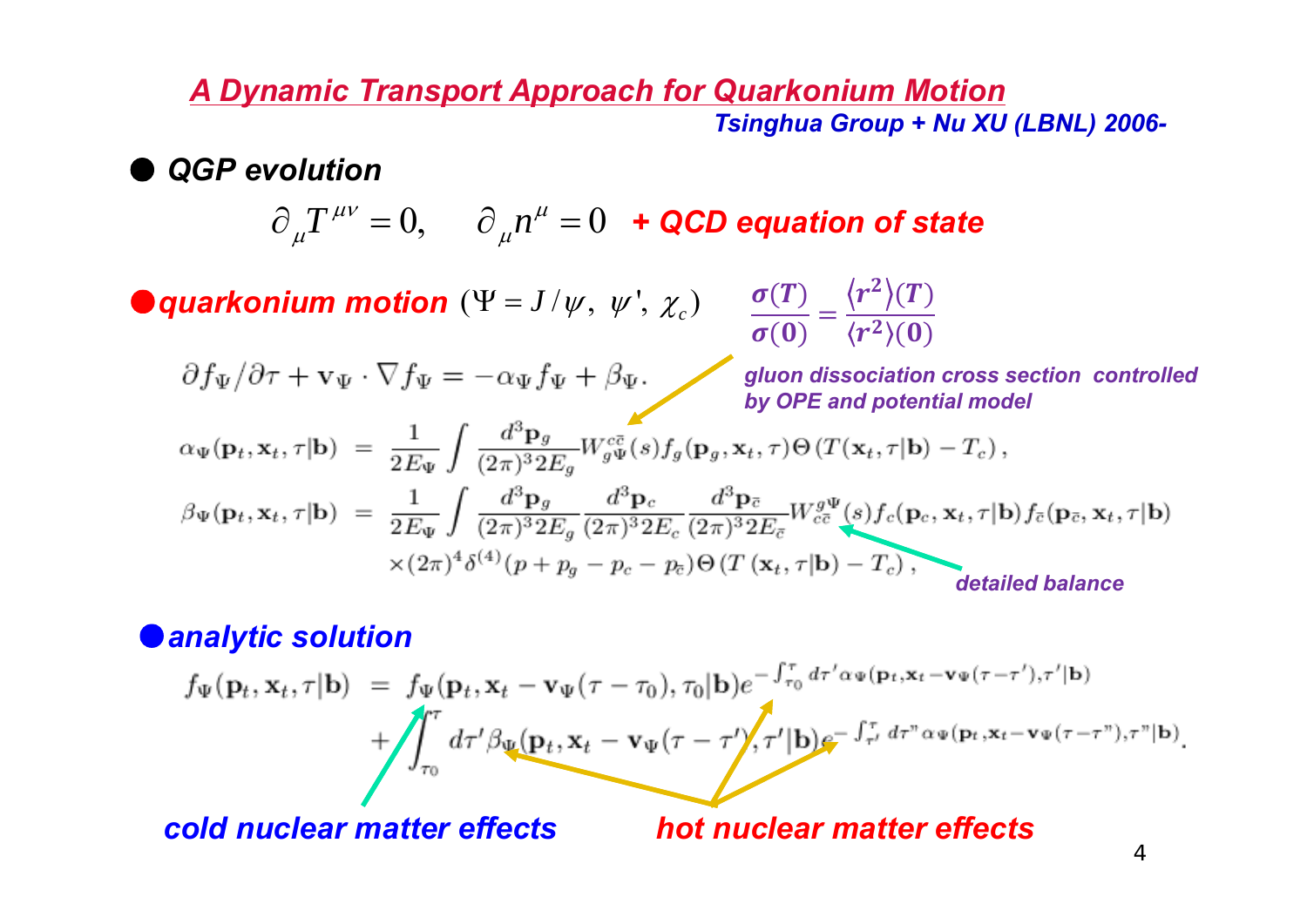

*RAA (pt) in different centrality bins*

# *dominant regeneration in central collisions*

*the band comes from the uncertainty in charm quark cross section*

# *dominant initial production in peripheral collisions*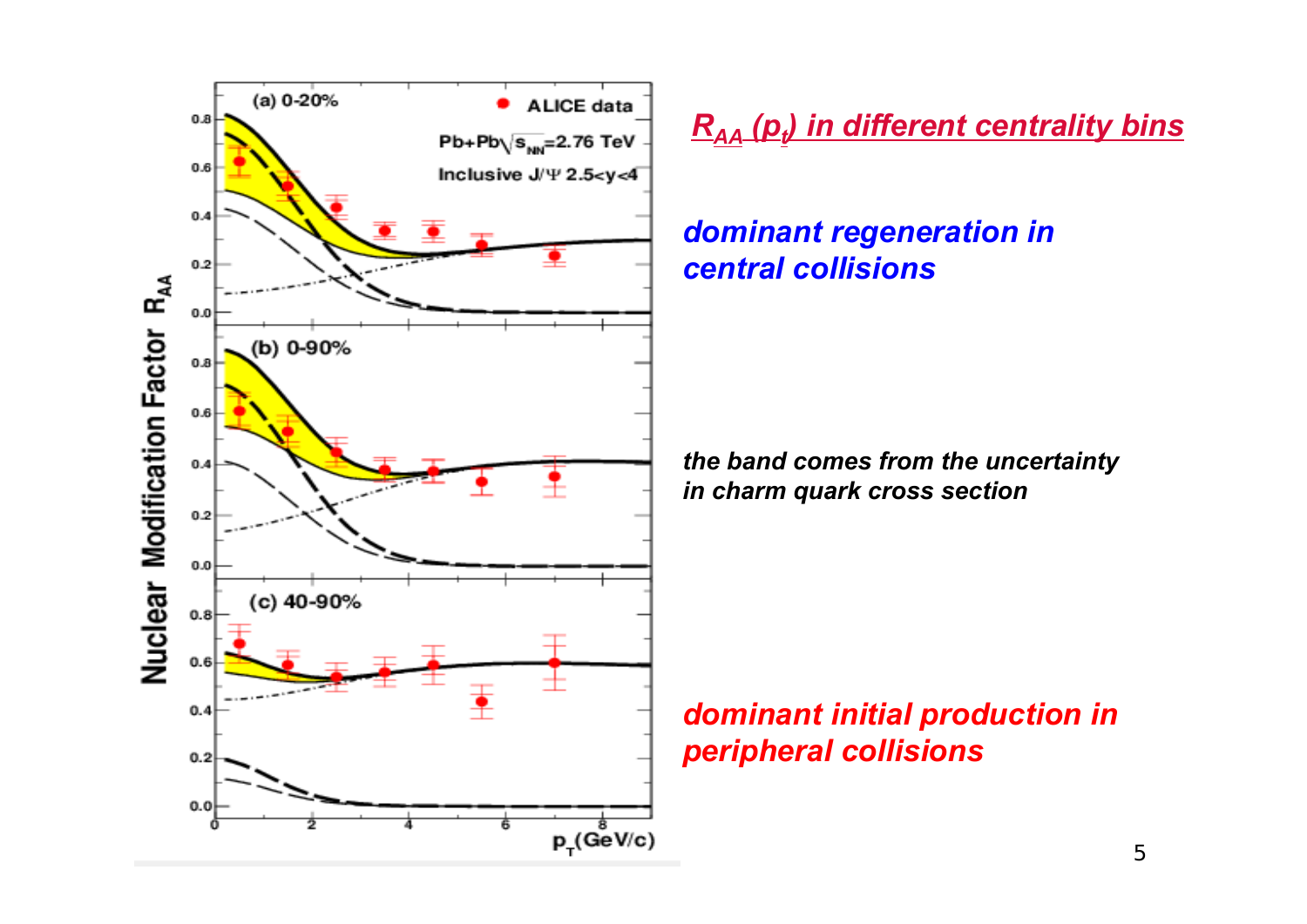# *Elliptic Flow*:*from 0 at RHIC to ~10% at LHC*



*regeneration + heavy quark thermalization lead to J/Ψ v<sub>2</sub> !*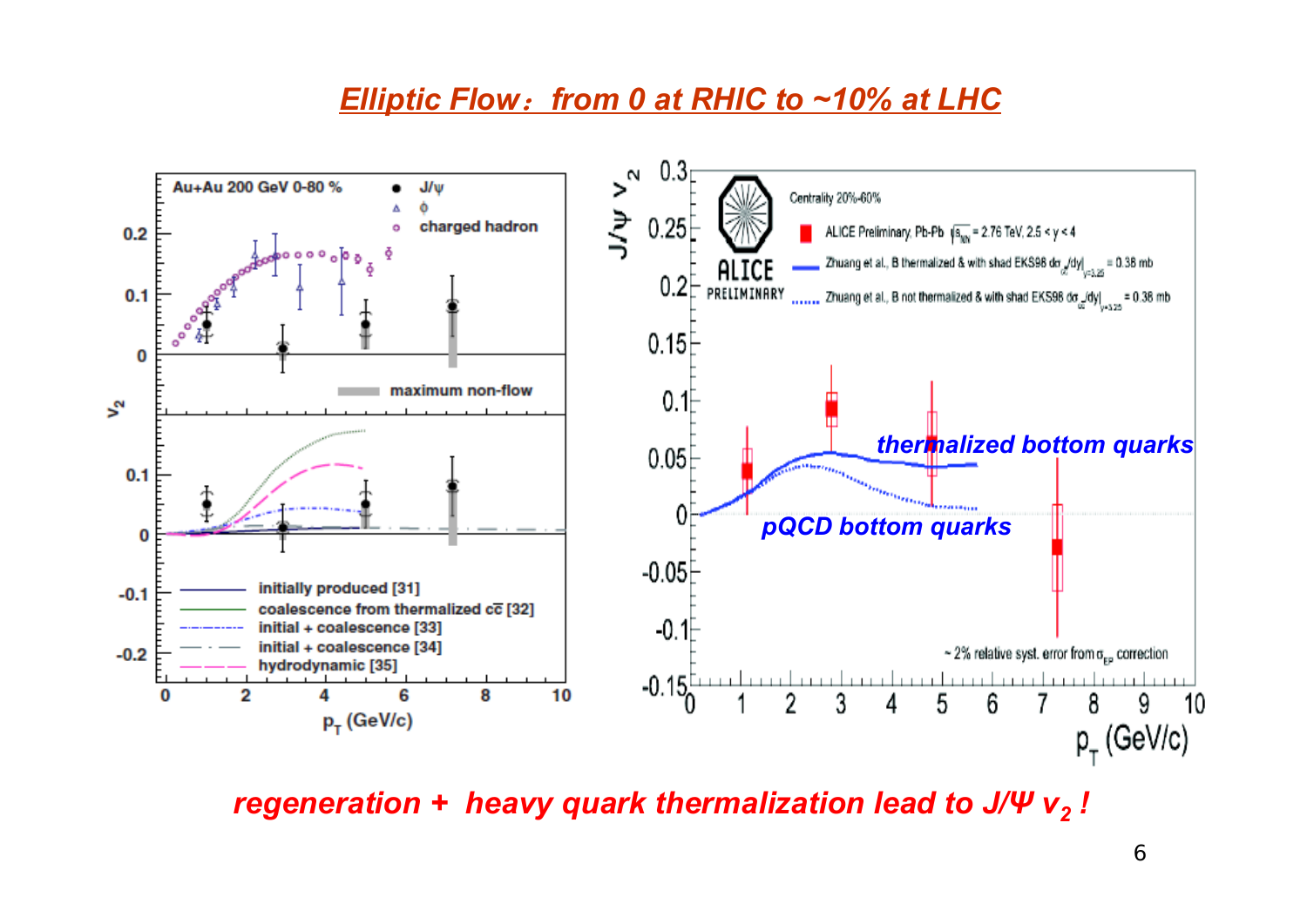

### *Pt Ratio: from broadening at SPS to suppression at LHC*

7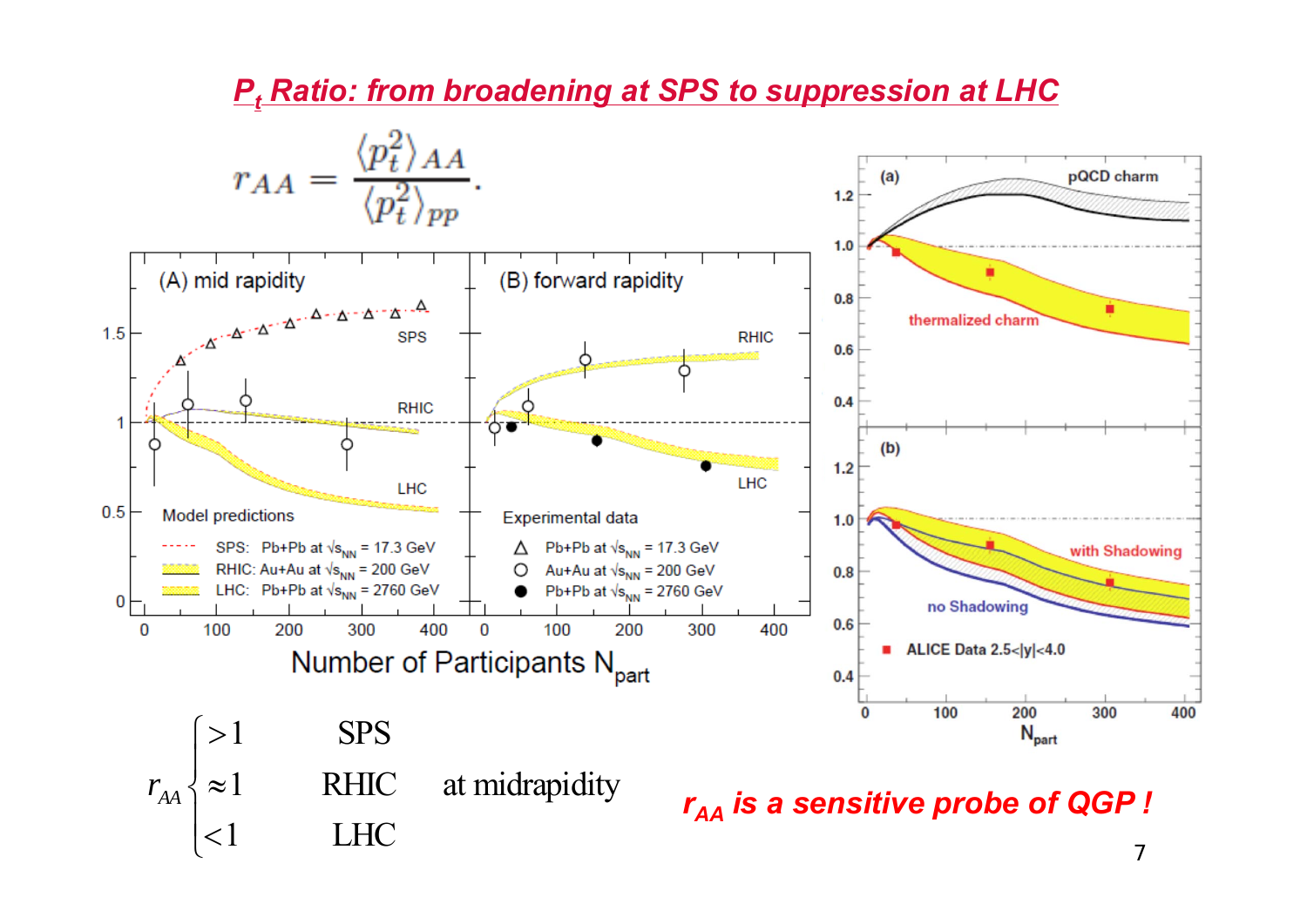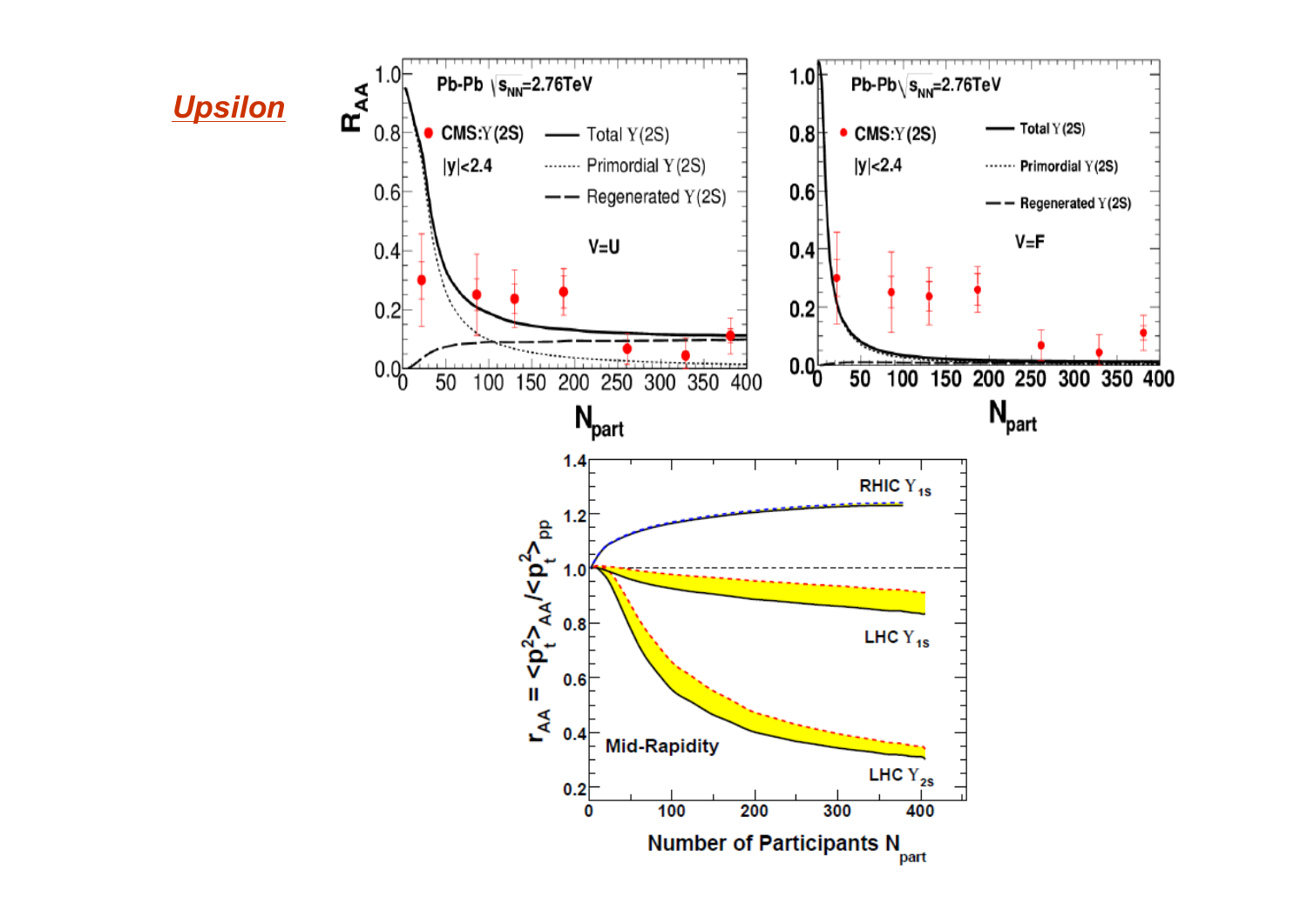# *Why*  $\Omega_{ccc}$

# $Ω<sub>ccc</sub>$ *, the ground bound state of 3 charm quarks.*

 $1)$   $\;\Omega_{ccc}$  production in a p+p collision needs at least 3 pairs of  $c\overline{c}$ , *the production cross section is very small at LHC energy, see Yuqi CHEN and Suzhi WU, JHEP08, 144(2011)*

*2) However, coalescence among uncorrelated charm quarks in A+A collisions leads to a large production cross section,*   $N(\Omega_{ccc}) \thicksim N_c^3 \sim \left(10^2\right)^3$  at LHC !

**↑ It may become probable to discover Ω** $<sub>ccc</sub> at LHC (and RHIC) !$ ♣ *If yes, it should be a clean signature of QGP formation !*

 $\bf 3)$ The Wigner function (the coalescence probability) for  $\bf \Omega_{ccc}$  can be *calculated via Schroedinger equation using the lattice potential.*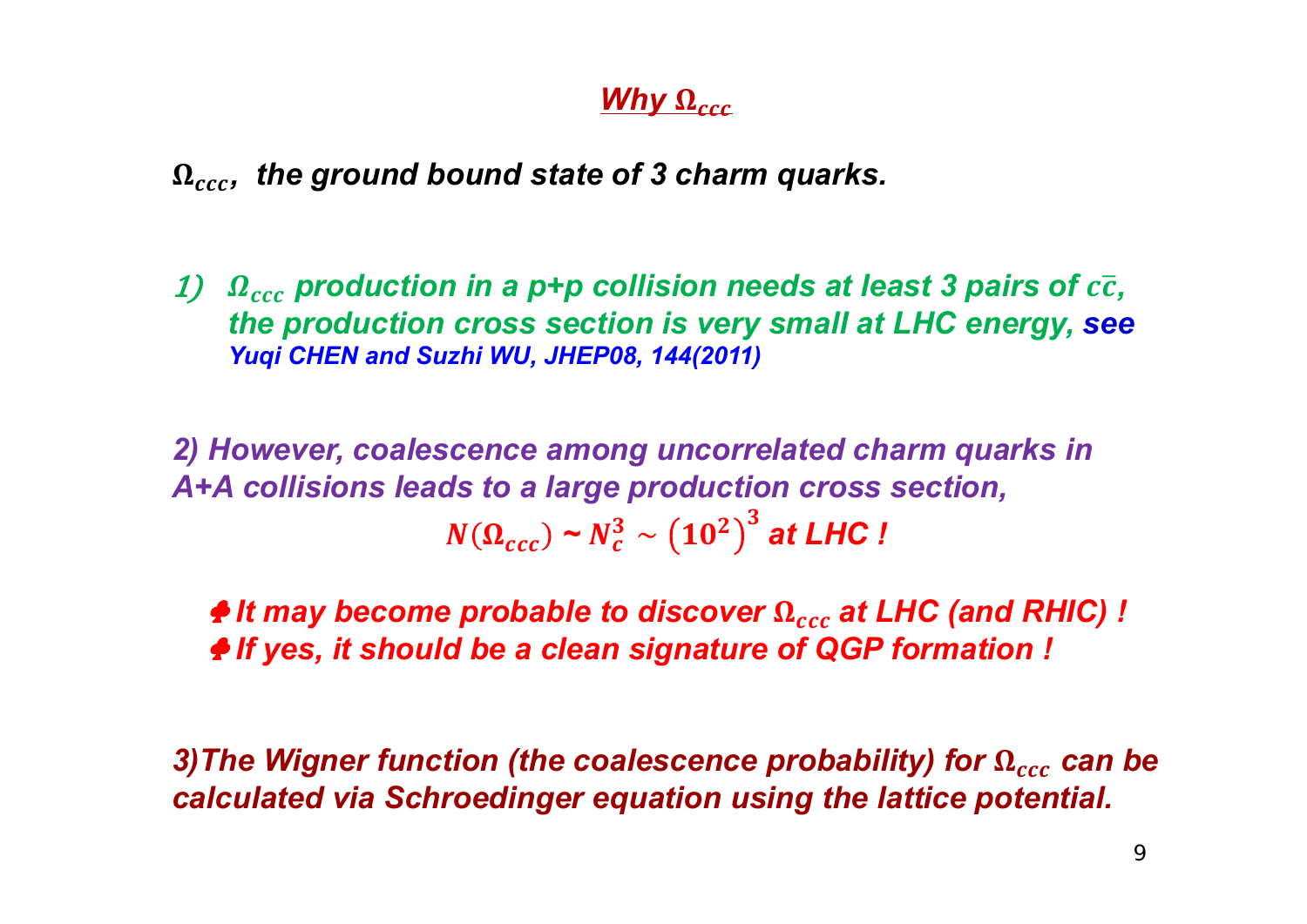### *Schroedinger Equation*

$$
\hat{H}\Psi(\mathbf{r}_1,\mathbf{r}_2,\mathbf{r}_3) = E_T\Psi(\mathbf{r}_1,\mathbf{r}_2,\mathbf{r}_3) \qquad \hat{H} = \sum_{i=1}^3 \frac{\hat{\mathbf{p}}_i^2}{2m_c} + V(\mathbf{r}_1,\mathbf{r}_2,\mathbf{r}_3)
$$

$$
V(\mathbf{r}_1,\mathbf{r}_2,\mathbf{r}_3) = \sum_{i < j} V_{cc}(\mathbf{r}_i,\mathbf{r}_j). \qquad V_{cc} = V_{c\bar{c}}/2. \qquad V_{c\bar{c}}(\mathbf{r}_i,\mathbf{r}_j) = -\frac{\alpha}{|\mathbf{r}_{ij}|} + \sigma |\mathbf{r}_{ij}|,
$$

$$
\alpha, \sigma, m_c \text{ cab be determined by fitting the J/}\phi \text{ and } \Upsilon \text{ masses}
$$

**1)**  $\vec{r}_1, \vec{r}_2, \vec{r}_3 \rightarrow \vec{R}$  (baryon coordinate),  $\vec{r}_x, \vec{r}_y$  (relative coordinates)  $\psi(\vec{r}_1, \vec{r}_2, \vec{r}_3) \rightarrow \Phi(\vec{R}) \psi(\vec{r}_x, \vec{r}_y)$ 

2)  $\vec{r}_x,\vec{r}_y\rightarrow~r$  ,  $\theta_x,\phi_x,$   $\theta_y,\phi_y,$   $\alpha=arctg\frac{r_y}{r_x}$  (hyperspherical coordinates) *Problem: since*  $V(|\vec{r}_i - \vec{r}_j|)$  *depends on the 5 angels, one can not separate the relative motion into a radial part and an angular part.* 

**3)** *assumption of hyperspherical symmetry E.Nielsen et al., Phys. Rep. 347, 373(2001), I.narodetskii et al., JETP Lett. 90, 232(2009)*

$$
v(r) = \frac{8}{\pi} \int_0^{\pi/2} \sum_{i < j} V_{cc} \left( \sqrt{2}r \sin \alpha \right) \sin^2 \alpha \cos^2 \alpha d\alpha
$$
\n
$$
\left[ \frac{1}{2m_c} \left( -\frac{d^2}{dr^2} - \frac{5}{r} \frac{d}{dr} \right) + v(r) \right] \varphi(r) = E\varphi(r)
$$

10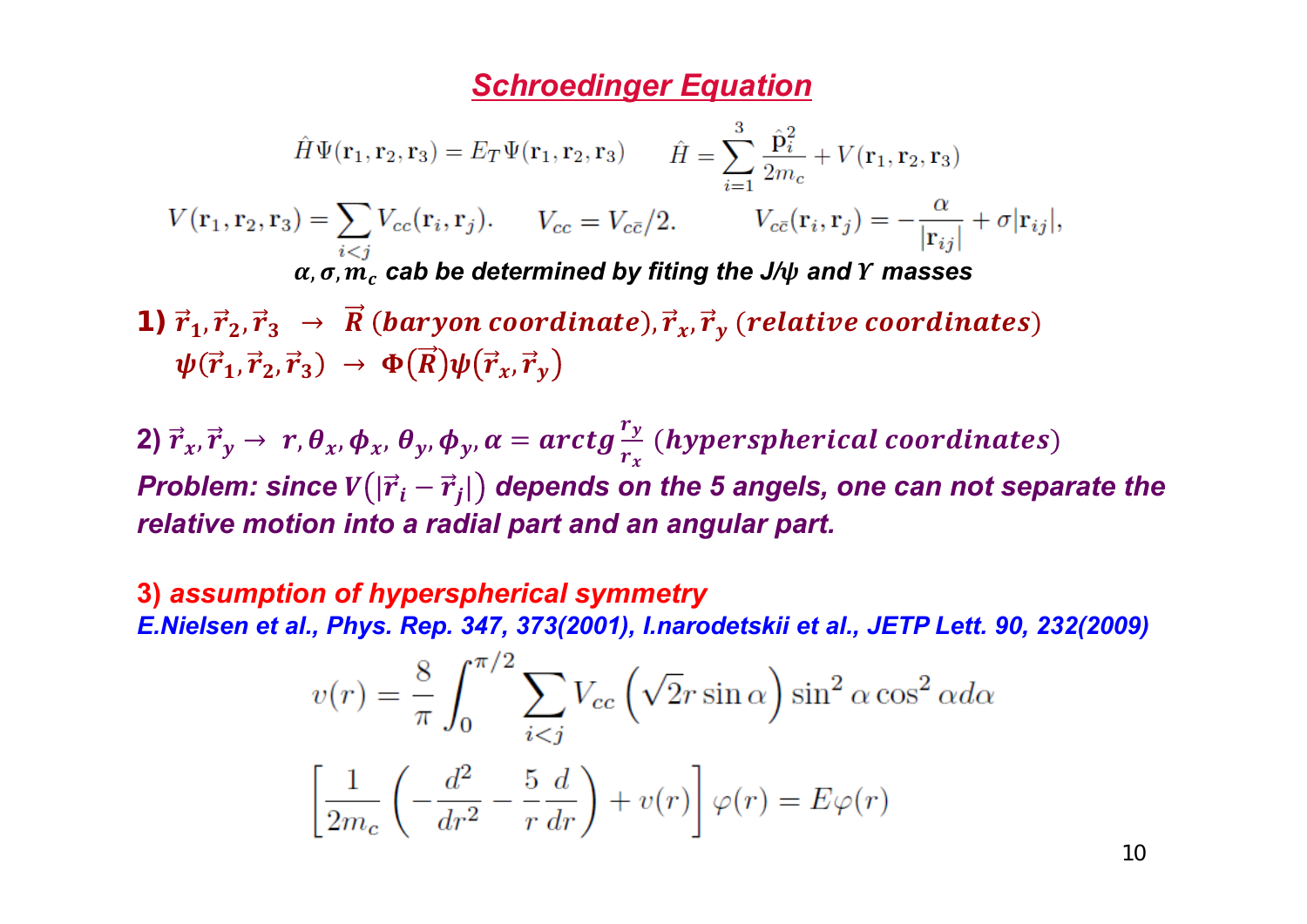# **Wave Function and Wigner Function**

 $m_{\Omega}$  = 4.75 GeV (4.8 GeV, LQCD, Nilmani Mathur, this meeting)

$$
W(\mathbf{r}, \mathbf{p}) = \int d^6 \mathbf{y} e^{-i\mathbf{p} \cdot \mathbf{y}} \psi \left(\mathbf{r} + \frac{\mathbf{y}}{2}\right) \psi^* \left(\mathbf{r} - \frac{\mathbf{y}}{2}\right)
$$

$$
\mathcal{P}(r,p) = \frac{1}{24\pi} r^5 p^5 \int_0^{\pi} W(r,p,\theta) \sin^4 \theta d\theta
$$



 $P(r)=|\phi(r)|^2r^5$ 

11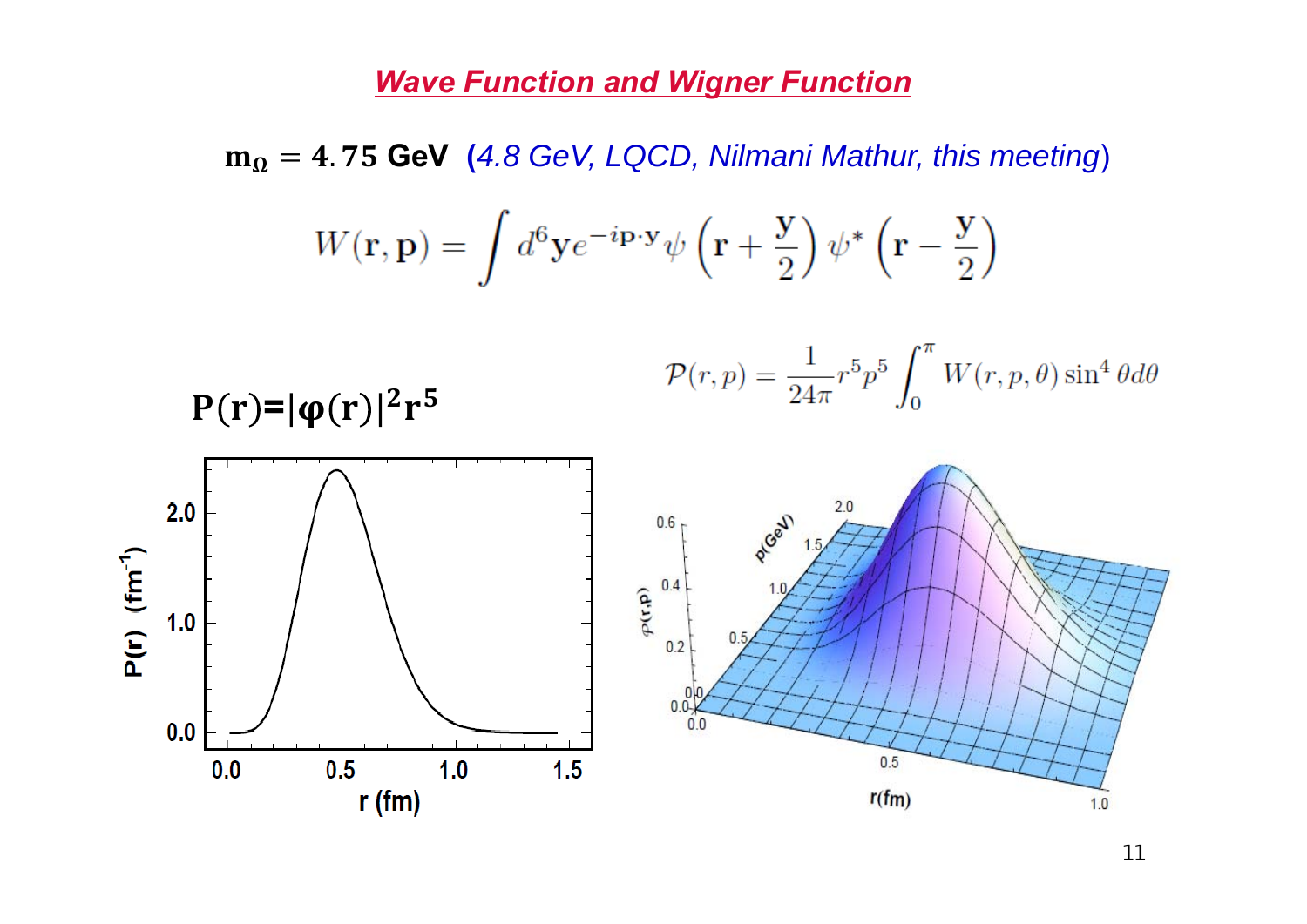#### **Coalescence**

$$
\frac{dN}{d^3P} = C \int \frac{d^3 \mathbf{R}}{(2\pi)^3} \int \frac{d^3 \mathbf{r}_x d^3 \mathbf{r}_y d^3 \mathbf{p}_x d^3 \mathbf{p}_y}{(2\pi)^6} f(r_1, p_1) f(r_2, p_2) f(r_3, p_3) W(\mathbf{r}_x, \mathbf{r}_y, \mathbf{p}_x, \mathbf{p}_y)
$$
  
charm quark (thermal) distribution  $f(\vec{r}, \vec{p}) = \frac{1}{e^{p\mu u_\mu/T} + 1}$ 



**Effective cross section per binary collision:** 

$$
\sigma_\Omega \equiv \frac{N_\Omega}{N_{coll}\Delta\eta} \sigma_{pp}
$$

$$
\sigma_{pp} = 62 mb \rightarrow \sigma_{\Omega} = 9 nb
$$

In p+p collisions (CHEN and WU, JHEP08,  $144(2011)$ :  $\sigma_{\Omega} = 0.06$ -0.13 nb at 7 TeV  $0.1 - 0.2$  nb at 14 TeV

#### **Conclusion:**

The cross section in A+A is at least two orders of magnitude larger than that in ptp !